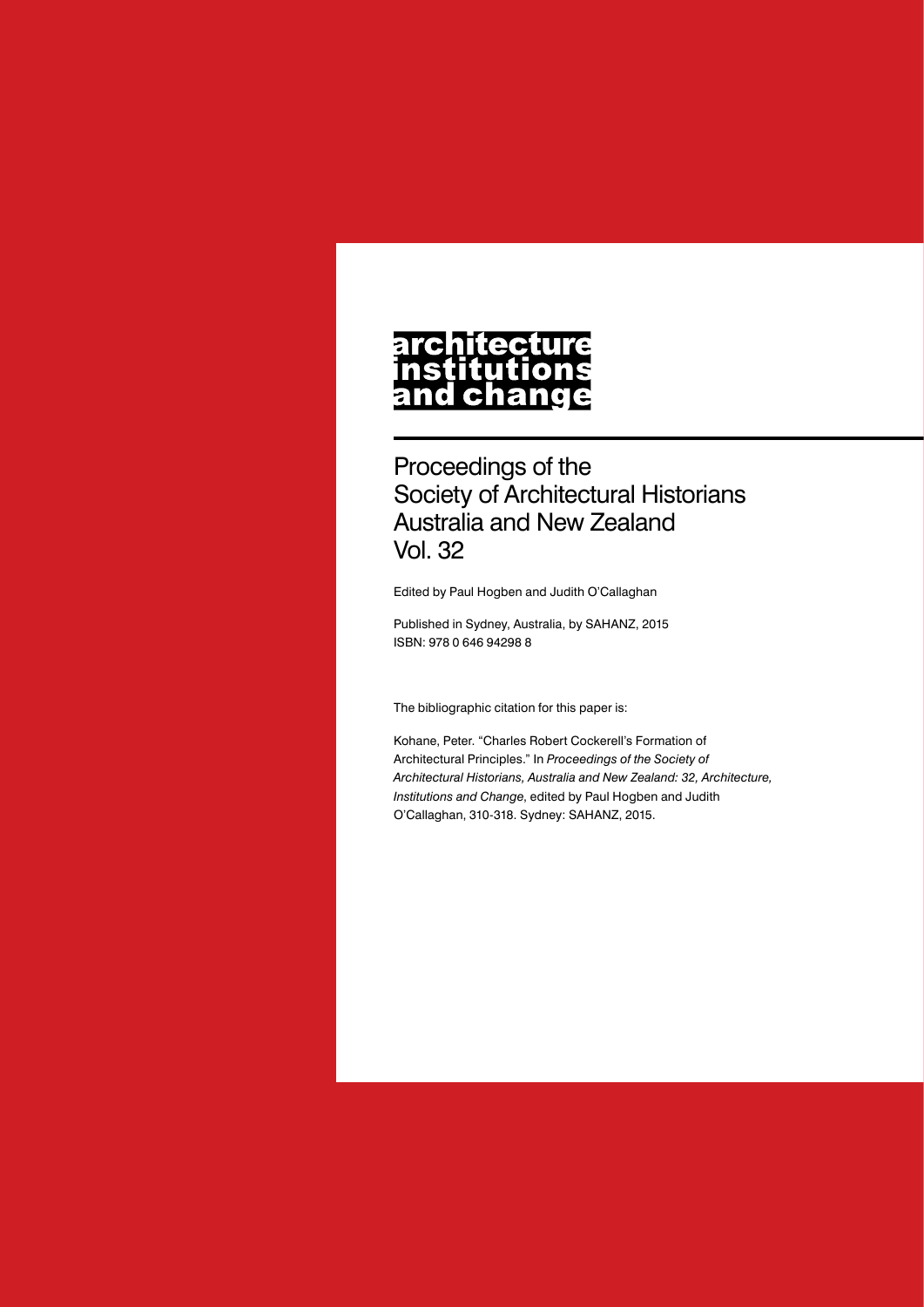**Peter Kohane**, UNSW Australia

## Charles Robert Cockerell's Formation of Architectural Principles

*In contributing to the conference theme of the 'history of architectural and design education', this paper focuses on an aspect of Charles Robert Cockerell's career, which is the genesis of design principles, most significantly the human analogy. The architect's*  early ideas are worthy of consideration, because they remained vital to his mature *work as Professor of Architecture at the Royal Academy in London. When lecturing at this institution from 1841 to 1856, he set out principles that had a significant impact on architects in Britain.*

*Cockerell's initial concepts will be identified in statements about sculptures and buildings, which were studied when travelling in Greece, Asia Minor and Italy. His responses to renowned ancient Greek and Renaissance works were recorded in letters and diaries. These offer insight into a principle, in which an architect imitates the 'human form divine' and historical monuments. Cockerell was especially impressed by the representation of human vitality in Greek figure sculptures, as well as the delicate curved line of a column. For him, this line can be incorporated in a building, which assumes a life-like appearance.*

*While only one facet of Cockerell's career is analysed, it served as a foundation for the theory of architecture set out at the Royal Academy. He endorsed the institution's ideals in lectures that emphasised connections between the arts of sculpture, painting and architecture. The underlying principle is the analogy between a human being and a building.*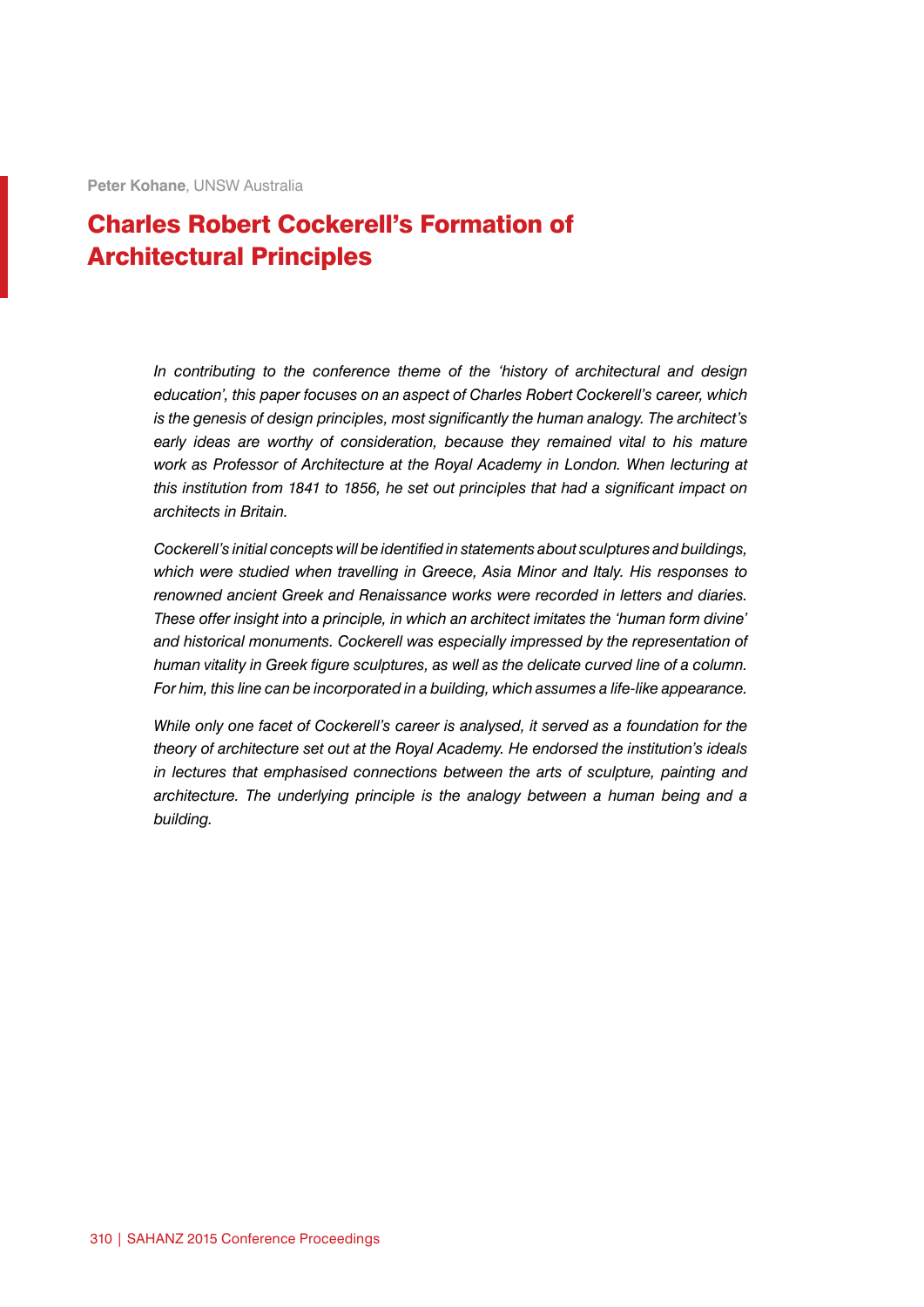

From 1841 to 1856, Charles Robert Cockerell set out his architectural theory in lectures at the institution of the Royal Academy. As Professor of Architecture, he stressed the relevance of classical principles to the education of modern designers. Cockerell defended a tradition of teaching that was instituted with the creation of academies in sixteenth-century Italy and seventeenth-century France.<sup>1</sup> He reiterated the central academic classical belief in ideal principles of design, which involved the imitation of the human body and exemplary buildings.

Cockerell's lectures gave him the opportunity to articulate ideas on architecture that he initially developed during his youthful Grand Tour. Between 1810 and 1817 he travelled in Greece, Asia Minor and Italy. Cockerell participated in significant archaeological expeditions and discovered what he saw as universal architectural principles in ancient Greek buildings. For him, classical theories also informed less pure and more varied later works, such as those of the Italian Renaissance.

By introducing students at the Academy to significant buildings, Cockerell explained that a design must be founded on the most perfect type, the human body. Architects translate qualities of the human form into architectural members. A good building exhibits life-like qualities. It takes on human attributes while also absorbing, in new combinations, forms from the past.

Cockerell also referred to the paramount significance of architectural treatises, most significantly Vitruvius' *The Ten Books on Architecture*, where the body was valued as a tangible statement of perfect beauty. Cockerell claimed that his buildings were based on the study of 'the human form divine', deriving their proportions and contours from this fundamental type of beauty.2 Drawing on his study of texts and buildings, especially the ancient Greek monuments visited while travelling, Cockerell offered his students a thoughtful and lucid introduction to traditional academic principles.

Not long after leaving school in 1802, Cockerell began his architectural career in the office of his father, Samuel Pepys Cockerell. Samuel Pepys was then at work on a major commission from his brother, Sir Charles Cockerell, who had chosen to spend a fortune acquired in the East India Company on a grand home, Sezincote, Gloustershire (1803).<sup>3</sup> Although the Indian style of this building spoke of its owner's life, it was but one of a variety of styles valued primarily for their exotic and picturesque attributes. Of greater significance was Cockerell's work in 1809 under Robert Smirke; then engaged on the Royal Opera House in Covent Garden (1808-9). With its Doric portico, this building was also conceived in terms of a particular style, albeit one freighted with more moral weight.<sup>4</sup> Even at this early stage, Cockerell surely felt that Greek forms were not to be valued in terms of associations, no matter how noble and relevant to modern society, but as statements of natural principles. In this sense he would be aligning himself with an earlier generation of theorists and architects, those Neoclassicists working in the second half of the eighteenth century, who were fascinated by the discovery of a pure source of architecture in a pre-Roman past.<sup>5</sup>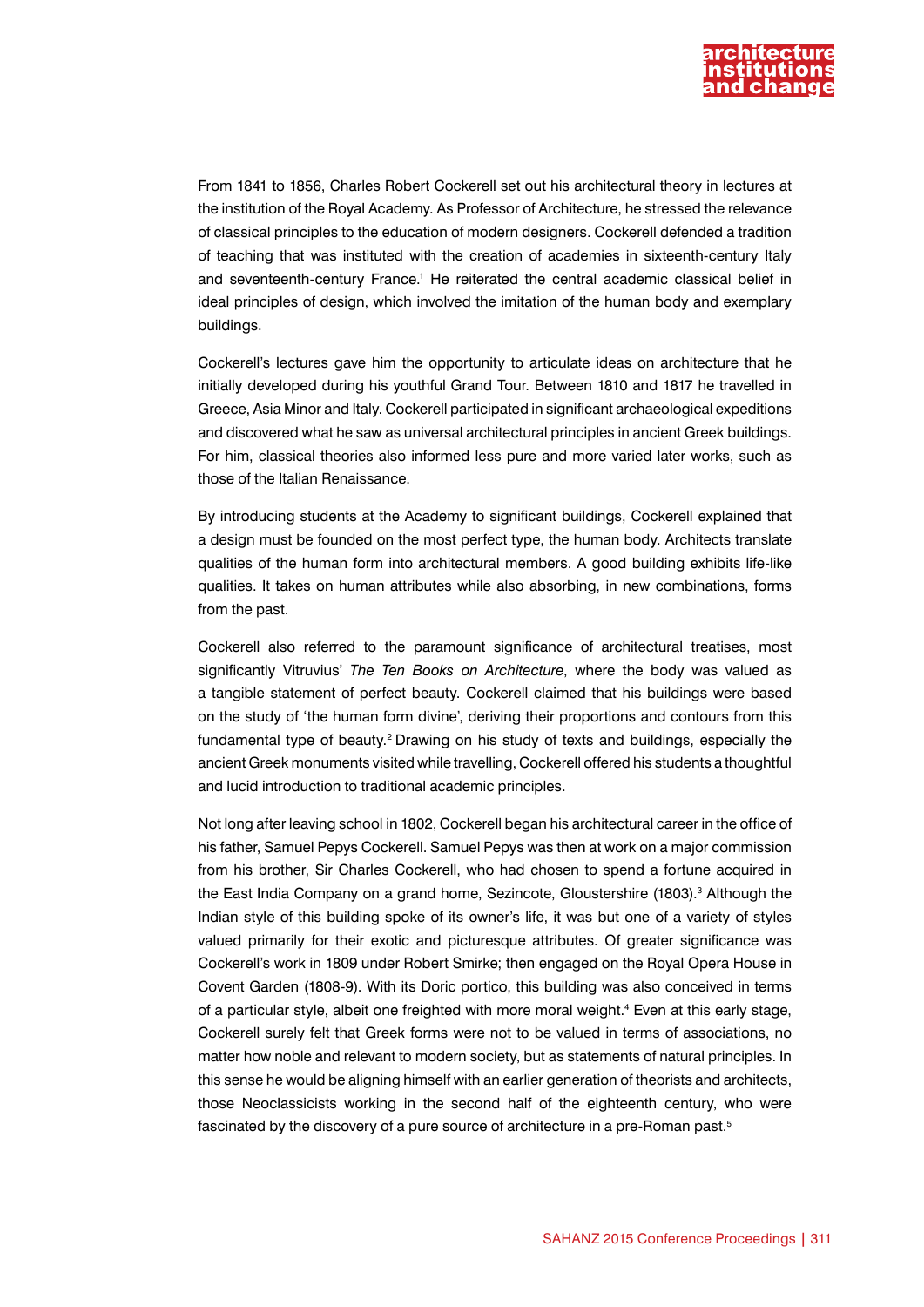In setting out for Greece in 1810, Cockerell may have intended to contribute to this tradition through his own archaeological investigations, particularly as they lead to a better understanding of Vitruvius' theories. His father, who funded the journey, probably saw it differently, believing that knowledge of the actual sources of a style likely to have grown in popularity by the time of his son's return, would place him in the forefront of the profession.<sup>6</sup> However, Cockerell was to spend seven and a half years on his Grand Tour, travelling through Greece, Asia Minor and Italy, in a search of sculptures and buildings that embody universal architectural principles. His correspondence from the journey introduces ideas that would later appear fully formulated as principles in the Royal Academy lectures.

Throughout his life, Cockerell stressed the significance of Greek sculpture to Western art and architecture. Such a conviction was stimulated by being present when examples were uncovered.7 This occurred in April 1811 when, along with his cosmopolitan group of friends, including the German archaeologist and architect Carl Haller von Hallerstein,<sup>8</sup> he was working on the Temple of Aphaia (then believed to be dedicated to Jupiter Panhellenius), on the island of Aegina:

a startling incident had occurred which wrought us all to the highest pitch of excitement. On the second day one of the excavators, working in the interior portico, struck on a piece of Parian marble which, as the building itself is of stone, arrested his attention. It turned out to be a head of a helmeted warrior, perfect in every feature. It lay with the face turned upwards, & as the features came out by degrees you can imagine nothing like the state of rapture and excitement to which we were wrought. Here was altogether a new interest, which set us to work with a will. Soon another head was turned up, then a leg and a foot, and finally, to make a long story short, we found under the fallen portions of the tympanum and the cornice of the eastern and western pediments no less than sixteen statues and thirteen heads, legs, arms &c. all in the highest preservation, not 3 feet below the surface of the ground.<sup>9</sup>

Cockerell went on to praise the high quality of the newly-discovered work: "the anatomy & contour ... are equal to anything I have yet seen. Our council of artists here considers them as not inferior to the remains of the Parthenon & certainly in the second rank after the [Belvedere] Torso, Laocoon & other famous statues".10 The strong impression that this discovery made on Cockerell is indicated by his decision to include casts of the pediment sculptures in his design for the Literary and Philosophical Institution at Bristol, in 1821.<sup>11</sup> His high opinion of the affective power of Greek art is confirmed by the entry in his diary a few years later, when he saw the casts again: "greatly struck with the sight of my Aegina casts. consider them calculated to inflame an artists imagination – where else can be seen such a groupe of living statues – their vigour, energy & beautiful drawing".12

Cockerell was to experience a similar thrill of discovery only a few months after leaving Aegina, in August of 1811, when he journeyed to the relatively unknown Temple of Apollo Epicurius at Bassae, in Arcadia. Along with Haller, he uncovered a bas relief, signaling the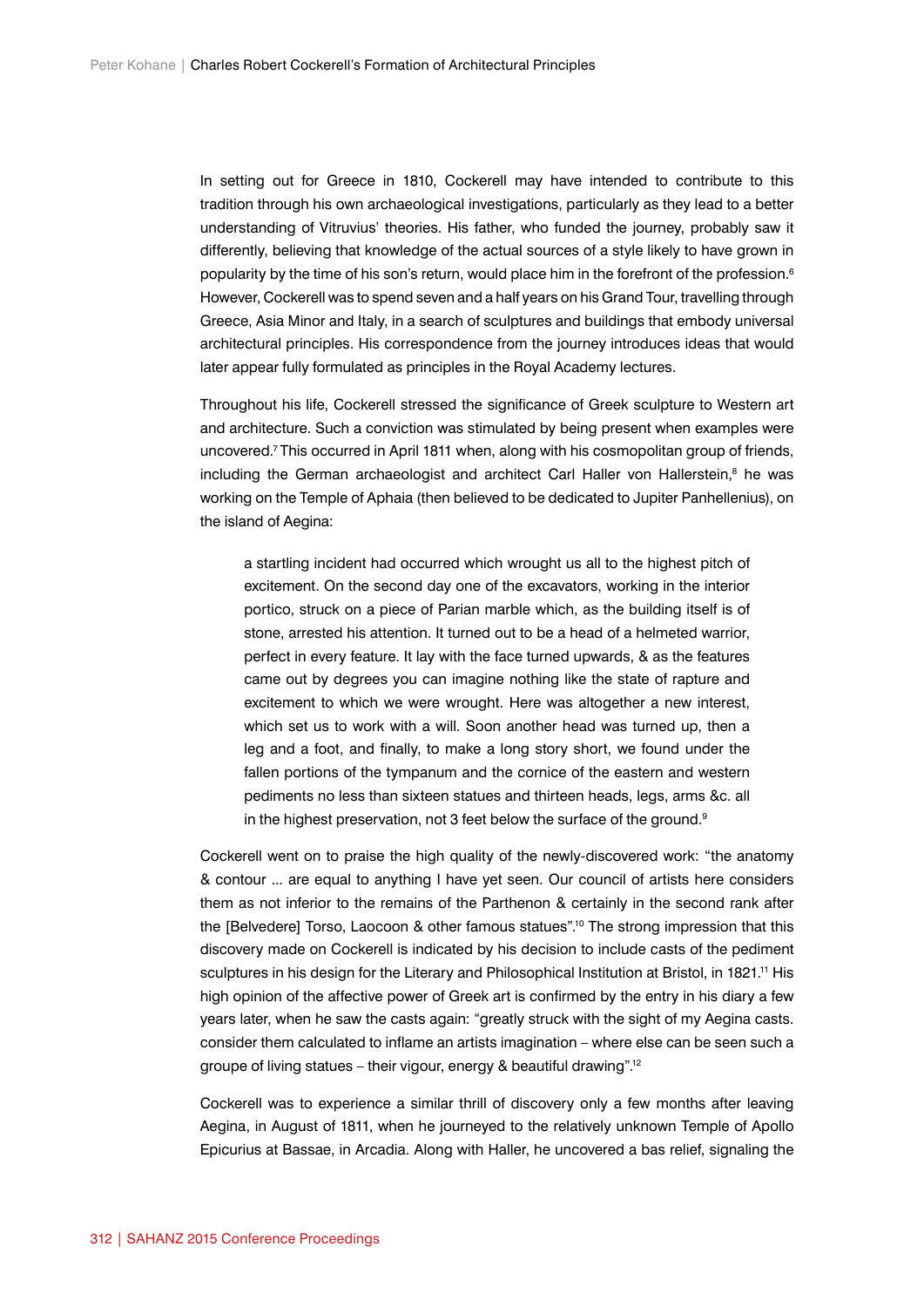

existence of the full frieze. Although Cockerell was not present when it was excavated the following year, Haller sent him his notes on the progress of work. The frieze was purchased by the British Government in 1813.13 Once again, Cockerell's sense of personal involvement in the discovery was demonstrated in his later use of a cast of the Bassae frieze in the grand stair hall of the Ashmolean Museum and Taylorian Institute (Oxford, 1839-45).14

He was also impressed by the temple's precocious use of an internal Ionic order, characterised by its vigorously projecting volutes. Indeed, his fascination was so great that he took one of the capitals with him from the site, depositing it at some later date in the British Museum.15 This strange Ionic order made an unforgettable impact on Cockerell. Throughout his career, he used it almost as a personal signature, a means of stamping an aspect of his life or personality upon his buildings.16

Cockerell's fascination with the powerful curved volutes of the Bassae capital may well be connected to an interest in the Greek sculptors' treatment of the human form. In his view, Greek figure sculpture and architectural ornament both encapsulated a vital human presence. Interpreting form in this manner enabled Cockerell to perceive in the Greek columns their *entasis*, an attribute so subtle that it had previously passed unnoticed. As he argued in a letter sent to his father on December 23, 1814, "it is a most curious fact which has hitherto escaped Stuart & our most accurate observers – indeed it is so delicate that unless one measures it, the eye cannot perceive it".17 And Cockerell did measure it, including in this letter a page to be passed to Smirke, with a diagram of one of the Parthenon's columns demonstrating the curvature. The accompanying note explained his procedure:

You will say I ought to have done it more accurately, with more precision; if you will send me a couple of English carpenters I shall be able to do it better, with the difficulties met with here I have found no other means of ascertaining this curious point. the Temples of M. Polias, Erechtheum &c. are also swelled – I have just returned from a trip to Egina whither I took also my ladders. the anct Te of Jup: Panells has also the entasis in precisely the same proportion with Minerva, i.e. in a col 17.2 the swelling is half an inch at 6 ft. height from the base. in Theseus I have not been able to ascertain it from the ruined state of the cols: it is the case with the Corinthian Cols: of Hadrian, & I have no doubt that it was a general rule with the Greek architects.<sup>18</sup>

As he explained to his students many years later, in a lecture at the Royal Academy in 1842, "Wilkins, Smirke and others who had visited Greece before 1810" had failed to remark the presence of *entasis*, despite the description given in Vitruvius.19 It was to this lack of perception that Cockerell attributed the stiff and lifeless character of Greek Revival buildings in Britain: "its' [entasis'] extreme delicacy in the Greek example suited to the subtlety of Grecian eyes had escaped observation and consequently our practice in this country suffered in consequence for some years". Cockerell's pride in his discovery as a major contribution to the contemporary understanding of classical architecture is clear: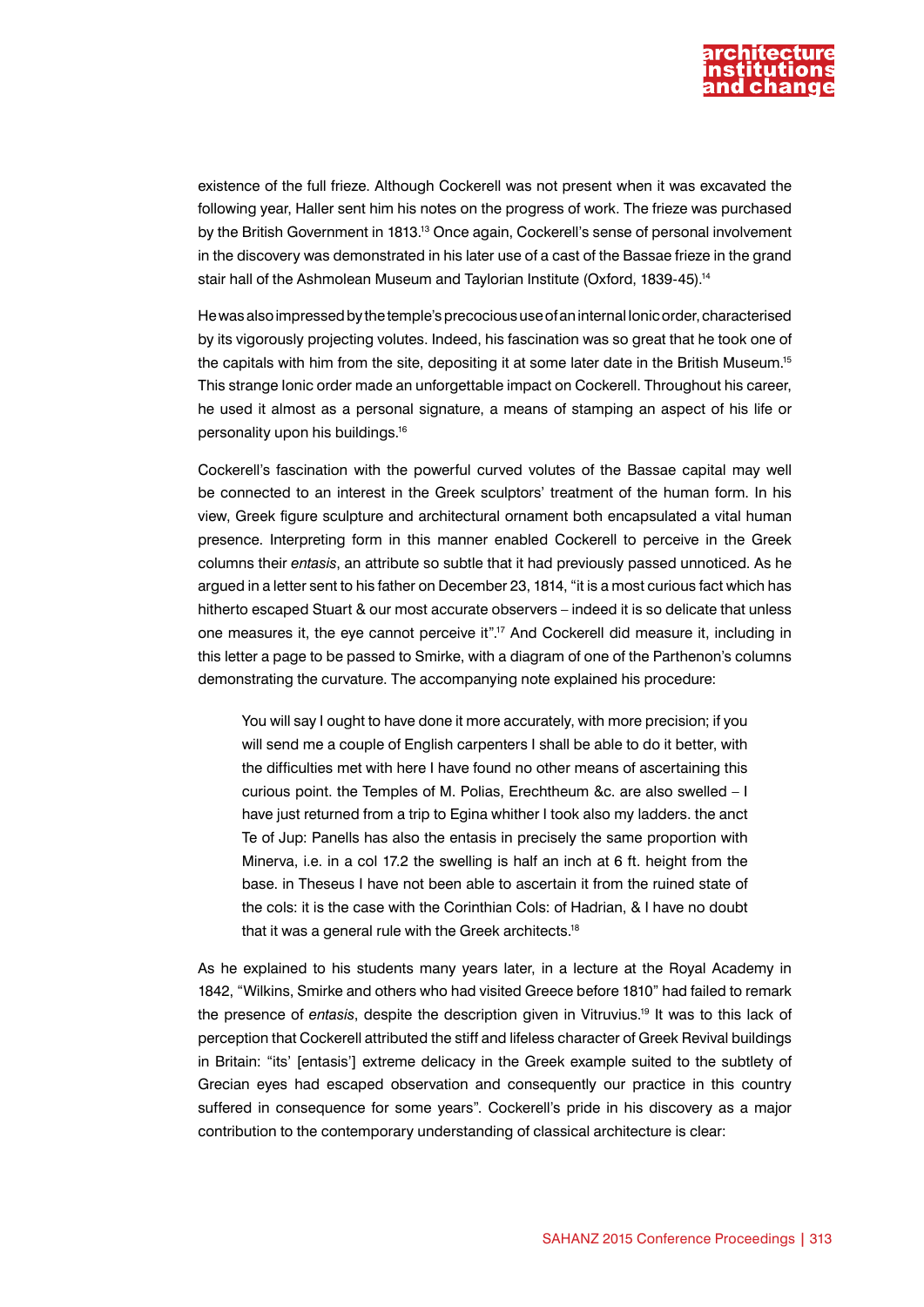Being fortunate enough to be in Athens in company with English & other archs it was agreed that Entasis tho' delicate was discernible & accordingly I was left (by their illness & other circumstances) in charge of this observation which with great difficulty I effected in a country without carpenter & ladders – it is now published in the 4th vol. of Athenian Antiquities.20

Cockerell related *entasis* to other Greek refinements like the tapering, inclination and thickening of forms. He was aware of Vitruvius' argument that these were necessary to placate the observer's eye, which "was always in the pursuit of beauty".21 A Greek architect introduced refinements so that a building appears correct when viewed from its proper vantage point. However, Cockerell never addressed the full significance of the Vitruvian account of the refinements as a distortion of forms that served to trick the beholder's eye, allowing perception of a transcendent beauty. This theory of the eye that could be confused to ensure the apprehension of a higher, divine meaning was inadmissible to Cockerell, who believed that the perception of beauty was based on the discernment of delicately curved forms. Eighteenth-century aesthetic theories had distanced him from Vitruvius' account of a relationship between the tangible form and the ultimate source of meaning, an insight into the divine realm.

Cockerell's view that curved forms were a source of beauty had more in common with eighteenth-century theorists like William Hogarth than with Vitruvius.<sup>22</sup> Nevertheless, Cockerell could only formulate his argument that the architect's forms were connected to the human figure by referring to the ancient text. In a sense, he misread Vitruvius to argue that architectural refinements revealed an assimilation of the curves of the body. The Greek architects' use of refinements was unsurpassed because they closely followed the illustrious example of sculptors, who skillfully portrayed the human form. Cockerell's reworking of the Vitruvian analogy between the work of the sculptor and architect formed the core of a theory that stressed the potential of buildings to embody a vital, life-like character.

Cockerell left Greece for Rome in 1815, where he studied buildings, as well as paintings and sculptures held in renowned collections. His drawings and theories illustrating discoveries in Greece stimulated interest in Roman and expatriate artistic circles.<sup>23</sup> Cockerell's meeting with the painter Ingres – the famous French academician drew his portrait in 1817 – was particularly significant for the formulation of his ideas. Ingres' influence is clear in the emphasis he later placed in his Academy lectures on precise line drawing as opposed to colour as the foundation for the fine arts.24

Cockerell also attracted attention for his novel ideas on certain famous antique works. In 1816, after a trip to Florence, he produced a reconstruction of the Niobe group in the Uffizi.<sup>25</sup> Cockerell questioned the free-standing organisation of the sculptures in the Uffizi, where Niobe was placed in the center of the room, surrounded by her daughters. Drawing on his recent analysis of the sculpture in the Aegina temple, he argued that the Niobe group belonged in a pedimental setting. An etching was produced and his reconstruction was widely acclaimed.<sup>26</sup>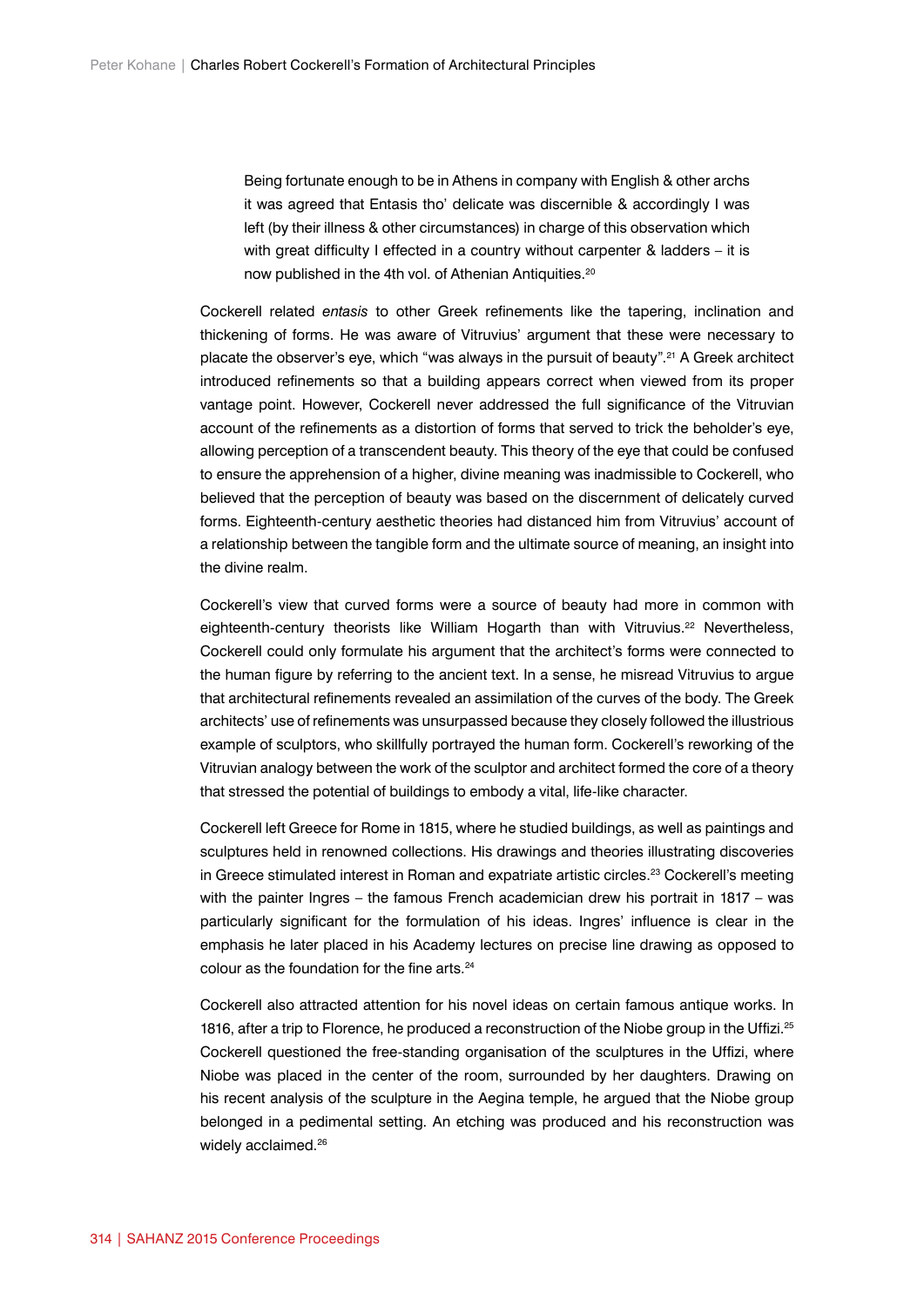

Cockerell began to question his career as an architect during his Grand Tour. Letters written to his father from Italy explain how his feeling for art had rendered him unsuited for architectural practice in England, where of necessity his best energies would be devoted to prosaic, business-like tasks. From Milan, in 1816, he wrote: "the more I know of myself the more I feel from a positive deficiency of every quality my total incapacity for every other occupation than that of an artist – the more I have seen of Italy the more I am persuaded that I was born a painter".27 Cockerell seems in the process of developing his self-image, as an architect who held aloof from the narrowly commercial concerns of contemporary society. He would pursue the same lofty principles that informed the works of painters and sculptors. He asked his father "that you will not make me a common man of business," pointing out that "I shall be miserable if I am told to do business, get conexion, get rich". Ultimately, however, he did stress that

I have ... continued with attention to arche: only & all that is most immediately connected with the beautiful in that art & for this purpose I hope I am in some degree qualified. I state all this merely to impress on you the necessity of my appearing in this & only this – professor of the beautiful in architecture.<sup>28</sup>

In fact he had been studying Italian architects all along; and wrote to his father from Venice about

the works of Palladio which I was extremely anxious to see & I am happy to find that (as with Michel Angelo) one may safely trust the reputation of men approved by ages ... Palladio is doubtless the greatest modern architect. I have found in his works many of the leading principles of ancient architecture, you will however smile when I say that still I am persuaded that the Greek remains may leave one a surer road, & that still he is deficient in some of the most important of their rules ...29

Here Cockerell outlined a relationship between the essentials of architecture distilled by the Greeks and a richness and variety of forms characterising the works of Renaissance masters. His own work would strive for a synthesis, which was to challenge the otherwise barren and unsuitable Greek Revival of his day.

On June 17, 1817, Cockerell returned to London, to a society he believed is unsympathetic to elevated artistic values. Like Winckelmann, he assumed that the artistic achievements of the Greeks were inseparable from all aspects of Hellenic culture. At the same time, he remained convinced that their buildings might inspire artistic excellence in an age which failed to integrate architectural works into broader social, economic and political pursuits.

For Cockerell, success in architecture was dependent on knowledge of forms and principles formulated in the remote age of Greece. His early involvement in classical archaeology was to shape his career: whether designing or teaching, he strove to uncover the origins of architecture, concealed from view beneath layers of time and earth. Digging was necessary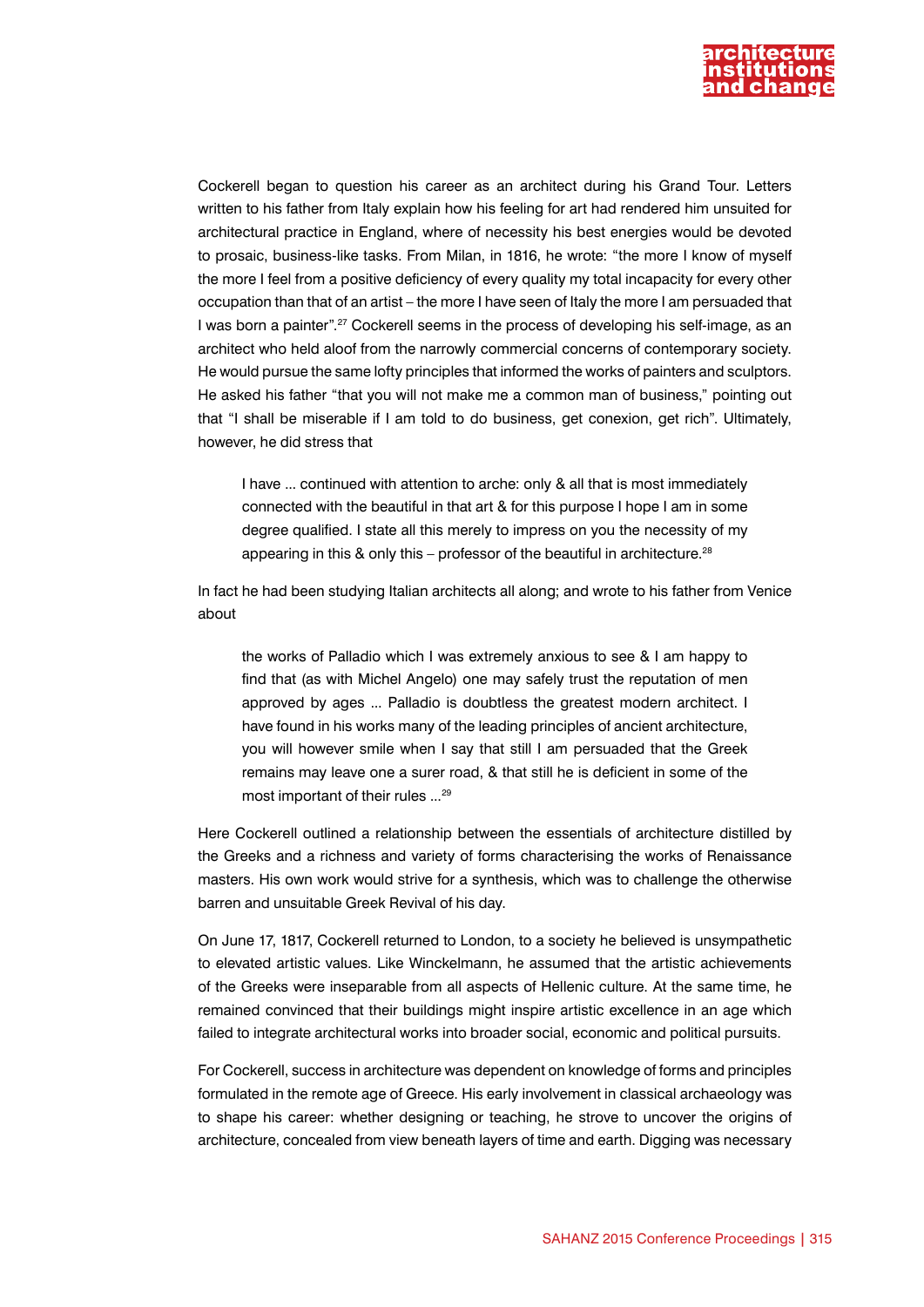because the search extended beyond architectural form to embrace sculptures of the human figure, which like those at Aegina, awaited his discovery. In this sense, archaeology was allied with a personal quest to grasp the origins of architecture that would illuminate its meaning.

According to Cockerell, such nineteenth-century investigations were inseparable from the only truly significant theoretical task, the interpretation of Vitruvius' treatise. A compendium of Greek doctrines and an explanation of their works, this ancient book was a 'bible' for architects.30 As he told his students, Vitruvius was "one of the great founders & Doctors of our Faith".<sup>31</sup> Cockerell's admiration for Vitruvius reinforced a love of Greek sculpture strongly influenced by Winckelmann's conception of beauty disclosed by the human form. Drawing on these sources, Cockerell developed a theory of architecture that was articulated in his lectures at the Royal Academy. This institution provided him with an appropriate platform; because it upheld the belief that painting, sculpture and architecture were 'sister' arts, linked by their relationship with the type of the human body.<sup>32</sup>

With the appointment to the Academy, Cockerell was able to present his principles to an audience of architectural students. Although he had not received a systematic academic education, his European travels provided a foundation for his new role. Cockerell particularly admired Italian architecture because its practitioners were often skilled in painting or sculpture and therefore had been introduced to principles of design founded on the drawing of the body. During his travels in Rome and Paris, he would have become acquainted with French academic practice, where students began their studies by drawing from the model of Greek sculpture, and received an extensive course of lectures on architectural theory.<sup>33</sup>

During his period at the Royal Academy, Cockerell stressed that British architectural education should be reformed on the basis of the French model. However, his efforts met with little success. At this date, in Britain, architects still acquired essential skills and knowledge by working for an established architect. Cockerell himself, for instance, may have been introduced to architectural principles through John Soane's Academy lectures, but his professional training was acquired in the offices of his father and Robert Smirke.<sup>34</sup>

When Cockerell began lecturing at the Royal Academy in 1841, the education of architects involved just six annual public lectures. Thus, he emphasised the necessity of drawing the human figure from the antique and from the life-model, but could not ensure that his students acquired the actual skills. Architects in the Academy were introduced to theoretical principles outlined in the lecture hall and studied in the library. Because they generally worked in offices during the day, architects did not join their fellow students, the painters and sculptors, in receiving instruction from practitioners, employed as 'visitors' in studios.<sup>35</sup>

Nonetheless, Cockerell believed that a regard for theoretical principles and past monuments was essential to the modern architecture. His early work, including studies of monuments in Greece, Asia Minor and Italy, has been considered in terms of its impact on the ideas explored in lectures at the Royal Academy. He explained that types, understood as both the human body and exemplary historical buildings, are vital to the design process.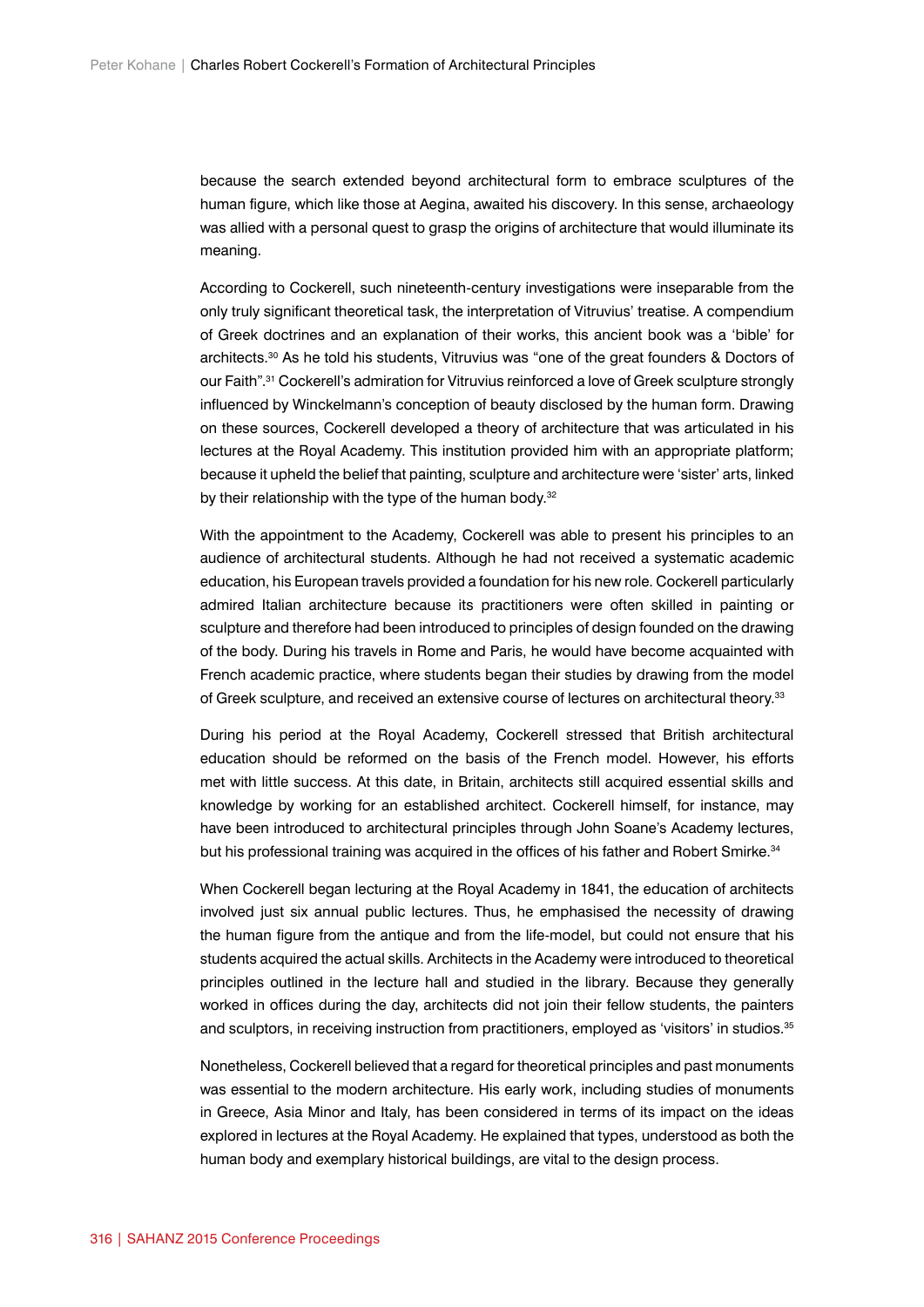

- 1 For the history of academies, see Quentin Bell, *The School of Design* (London: Routledge and Kegan Paul, 1963) and Stuart Macdonald, *The History and Philosophy of Art Education* (London: University of London Press, 1970).
- 2 Cockerell discussed 'the human form divine' in a lecture of 1848. See RIBA Library, Box 3, Folder 1, COC 1/32, p. 210: 1848, Fourth lecture, January 27 (written by a scribe). The Vitruvian sources for Cockerell's notion that ideal beauty is encapsulated in a human being have been analysed in Peter Kohane, "Architecture, Labor and the Human Body: Fergusson, Cockerell and Ruskin" (PhD dissertation, University of Pennsylvania, 1993). The particular interpretation of Cockerell's theory has been endorsed in later scholarly writings.
- 3 David Watkin, *The Life and Work of C. R. Cockerell* (London: Zwemmer, 1974), 3-4. On Sezincote, see John Summerson, *Victorian Architecture: Four Studies in Evaluation* (New York: Columbia University Press, 1970), 479-80.
- 4 Discussed and illustrated in Joseph Mordaunt Crook, *The Greek Revival: Neo Classical Attitudes in British Architecture, 1760-1870* (London: John Murray, 1972), 119-21, figs. 180-81. On the Greek Revival in general, see Crook, *The Greek Revival*, 63-153; Summerson, *Victorian Architecture*, 497-524; and Dora Wiebenson, *Sources of Greek Revival Architecture* (London: Zwemmer, 1969).
- 5 See Hugh Honour, *Neo-classicism* (Harmondsworth: Penguin, 1977), 122ff; and Robert Rosenblum, *Transformations in Late Eighteenth Century Art* (Princeton: Princeton University Press, 1967), 146-91.
- 6 See Watkin, *The Life and Work of C. R. Cockerell*, 5.
- 7 It is worth noting that Cockerell had shown an interest in Greek sculpture prior to his Grand Tour, requesting permission to draw the Parthenon sculptures in Lord Elgin's home. See Watkin, *The Life and Work of C. R. Cockerell,* 96.
- 8 See Watkin, *The Life and Work of C. R. Cockerell,* 7.
- 9 Letter [1811?], quoted in Watkin, *The Life and Work of C. R. Cockerell,* 9-10. On this fifth-century BC temple and its celebrated pedimental sculptures, see Arnold Walter Lawrence, *Greek Architecture* (Harmondsworth: Penguin, 1983), 174-8, figs. 143-6.
- 10 Cited in Watkin, *The Life and Work of C. R. Cockerell,* 10.
- 11 Watkin, *The Life and Work of C. R. Cockerell,* 96 and pl. 35.
- 12 Watkin, *The Life and Work of C. R. Cockerell,* 96.
- 13 Watkin, *The Life and Work of C. R. Cockerell,* 13. The notes were ultimately used in Cockerell's book, *The Temples of Jupiter Panhellenius at Aegina, and of Apollo Epicurius at Bassae*, 1860; for two engravings from this book, see Watkin, *The Life and Work of C. R. Cockerell,* pls. 3, 4. On the temple at Bassae, see Lawrence, *Greek Architecture*, 231-4, ills. 202-5.
- 14 See Watkin, *The Life and Work of C. R. Cockerell,* pl. 115.
- 15 Watkin, *The Life and Work of C. R. Cockerell,* 13.
- 16 The Ionic Bassae order can be found in the Grange Park dining room, in the interiors of the Cambridge University Library and the Sun Fire office, and on both the interior and exterior of the Ashmolean Museum and Taylorian Institute.
- 17 Letter [1814?] to his father, quoted in Watkin, *The Life and Work of C. R. Cockerell,* 17. For a recent account of Cockerell's study of entasis, see Frank Salmon, "C. R. Cockerell and the Discovery of Entasis in the Columns of the Parthenon," in *The Persistence of the Classical: Essays on Architecture Presented to David Watkin*, ed. Frank Salmon (London: Philip Wilson, 2008), 106-123.
- 18 Watkin, *The Life and Work of C. R. Cockerell,* 17.
- 19 This and subsequent quotations from C. R. Cockerell, Royal Academy [RA], 1842, Second lecture. Vitruvius discusses *entasis* in Book 3, Chapter 3.
- 20 The fourth volume of the *Antiquities of Athens* was published in 1814; Cockerell himself worked on the fifth, which appeared in 1830. See Crook, *The Greek Revival*, 15.
- 21 Vitruvius made this statement at the conclusion of Book 3, Chapter 3.
- 22 See William Hogarth, *The Analysis of Beauty. With the Rejected Passages From the Manuscript Drafts and Autobiographical Notes* (Oxford: Clarendon Press, 1955).
- 23 In addition to Ingres, expatriate artists whom Cockerell would have met included Canova, Thorvaldson, Cornelius, Overbeck, Shadow, Hess, Vogel, the brothers Riepenhausen and Knoering. See Watkin, *The Life and Work of C. R. Cockerell,* 18.
- 24 Ingres was at the French Academy in Rome from 1806 to 1824.